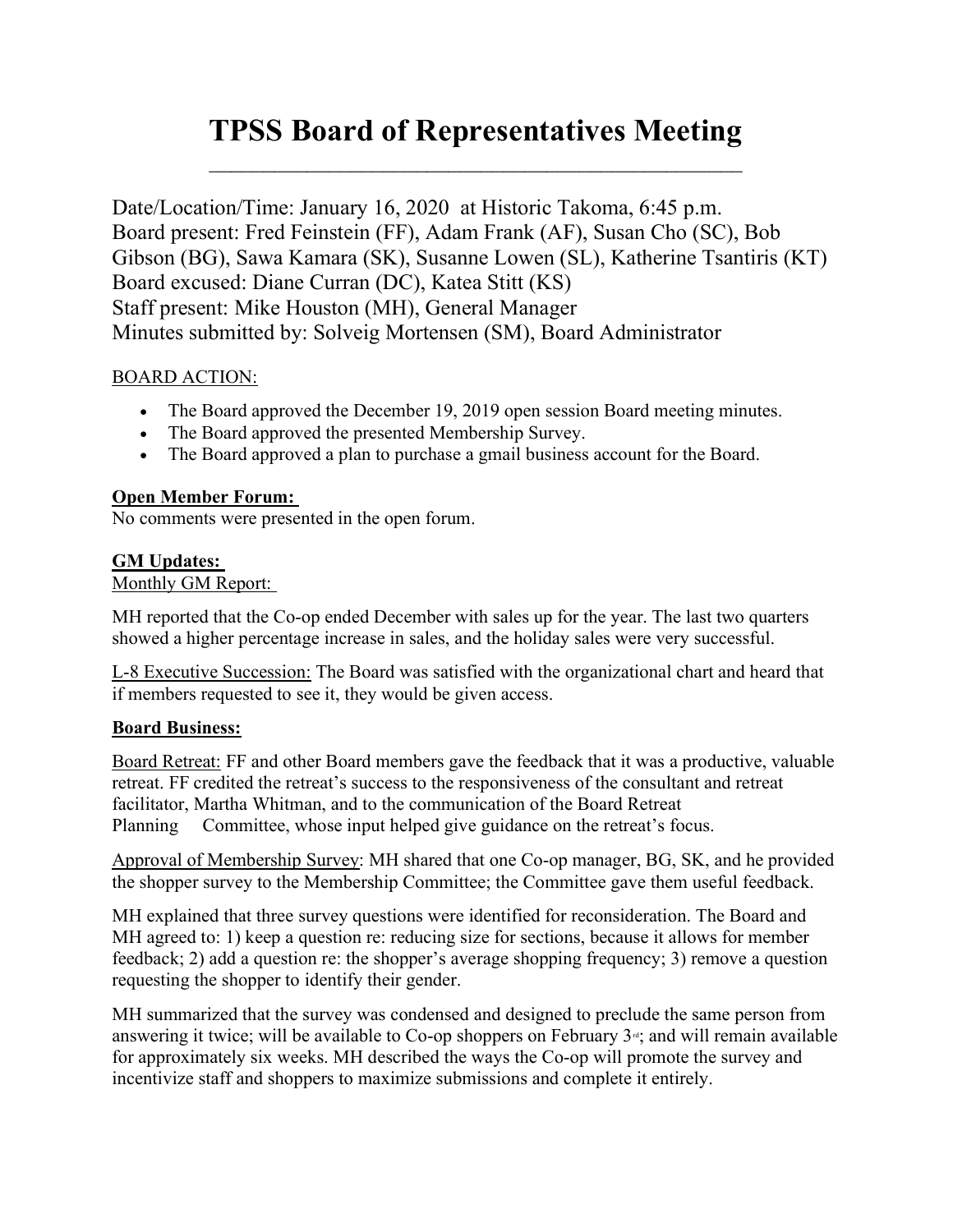Update on the Five Year Planning Process: Following Board retreat discussions on the strategic planning process, the Board established four working groups, to gather input and generate strategic objectives for the strategic plan in four subject areas. The GM and Board understood that each group may have fluid community participants, but would be consistently led by two Board members, one Co-op staff, and one community member.

Our Co-op into the future: Expansion/Grant/Capital Improvements Co-op Identity: Connection to other Co-ops, Owner Duties & Benefits BG, SL

Our Products, Our Planet: Environment & Sustainability Product Standards, Prices & Education KT, SC Outreach: Communication/ Outreach/Community Impact/Events FF, SK

People First: Staff DEI/Social Justice AF

MH planned to provide the group leaders with a packet of resource information and confirmed that the participating staff should be identified over the next several weeks.

Proposal for Spring Member-owner Meeting: MH relayed the proposal for the spring Memberowners meeting to be part of Thursdays at the Co-op event. The plan is to have an hour and a half meeting that includes a brief Board President report and GM report, a kick-off to the member survey, and an introduction to the four working groups, who will be seated and available.

#### Board Business Email Account Proposal:

SC presented the security and use challenges with the Board's current, collective gmail account, including how making mistakes within it is easy and un-trackable. SC suggested the options of allowing the Board to access the account, using personal emails or of purchasing a gmail business account, which would give each Board member and one administrative staff individualized emails connected to the account. The Board discussed cost, security, and confidentiality and chose to purchase the business account.

. Update on Diversity Training: The Board confirmed that they are due to receive a proposal.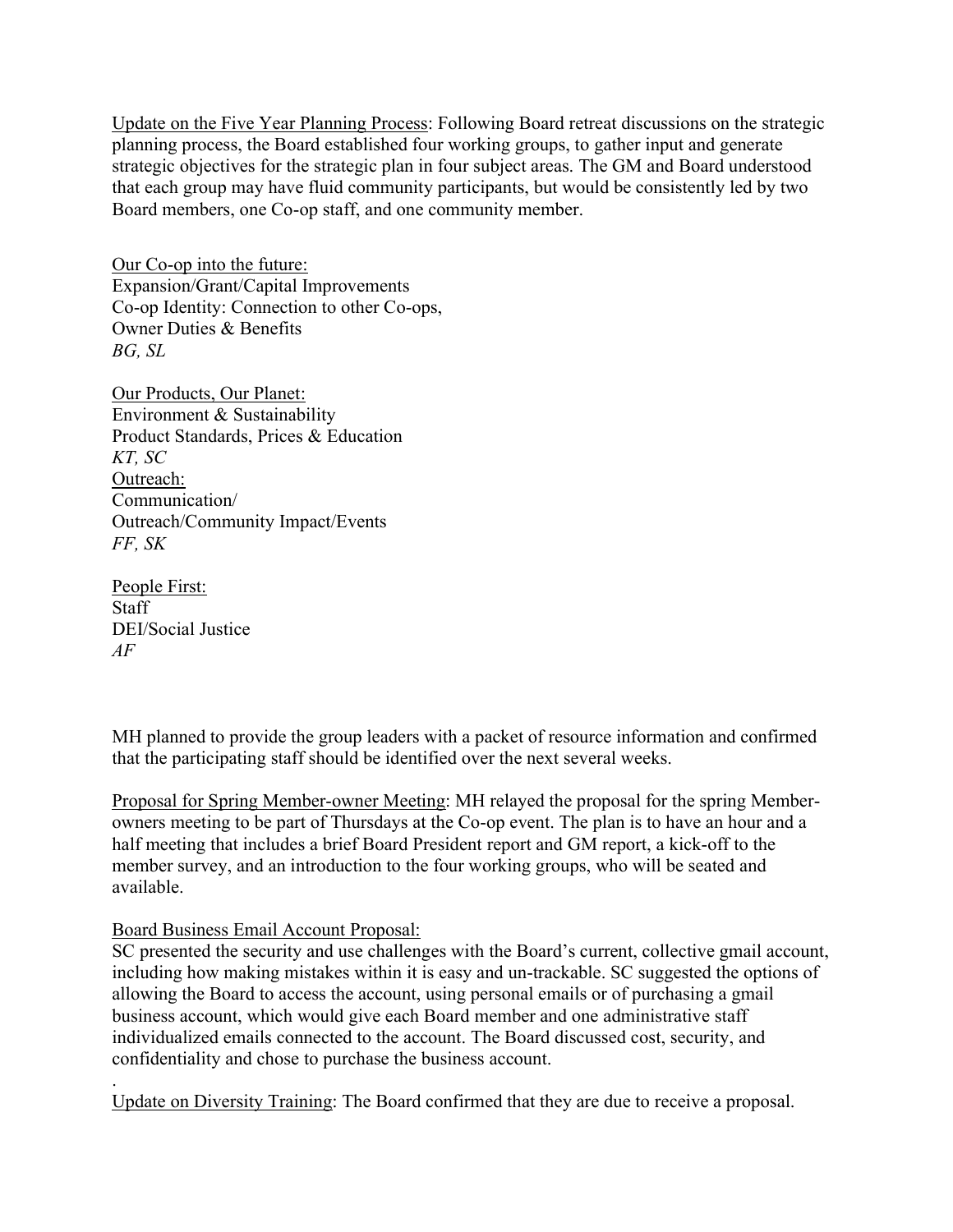## Committee Updates:

Policy Committee: Met and determined their next meeting date and regular meeting dates. They intend to create a topical calendar at the next meeting.

Membership Committee: The Co-op will be supporting MLK day activities with "Small Things Matter". Jackie, of Victory Towers is asking the Co-op to do a class on why to choose organic.

Kokua is going well. It is a project where one Sunday a month volunteers pick up food to take to families in need.

Reminders: The Board's financial Training will begin in February. Complete and return conflict of interest forms.

Meeting adjourned: 8:40pm

#### Board Representatives' Committee Memberships:

Membership and Community Affairs Committee: FF, SK, BG, DC Audit and Finance Committee: AF, SC, BG, KT Personnel Committee: DC, SK, KS Policy Committee: SC, AF, KT Nominations Committee: SK, SL, DC Junction Committee: FF, SK, KS Expansion Committee: AF, SC, SL Board Development Committee: DC, AF Board Retreat Planning Committee: DC, SK, SL, MH, Martha Whitman

#### Term 2019-2020 Meeting Attendance:

|           | Dec    | Jan    |
|-----------|--------|--------|
| Cho       | $\ast$ | $\ast$ |
| Curran    | $\ast$ | Ex     |
| Feinstein | $\ast$ | $\ast$ |
| Frank     | Ex     | $\ast$ |
| Gibson    | $\ast$ | *      |
| Kamara    | $\ast$ | $\ast$ |
| Lowen     | $\ast$ | $\ast$ |
| Stitt     | $\ast$ | Ex     |